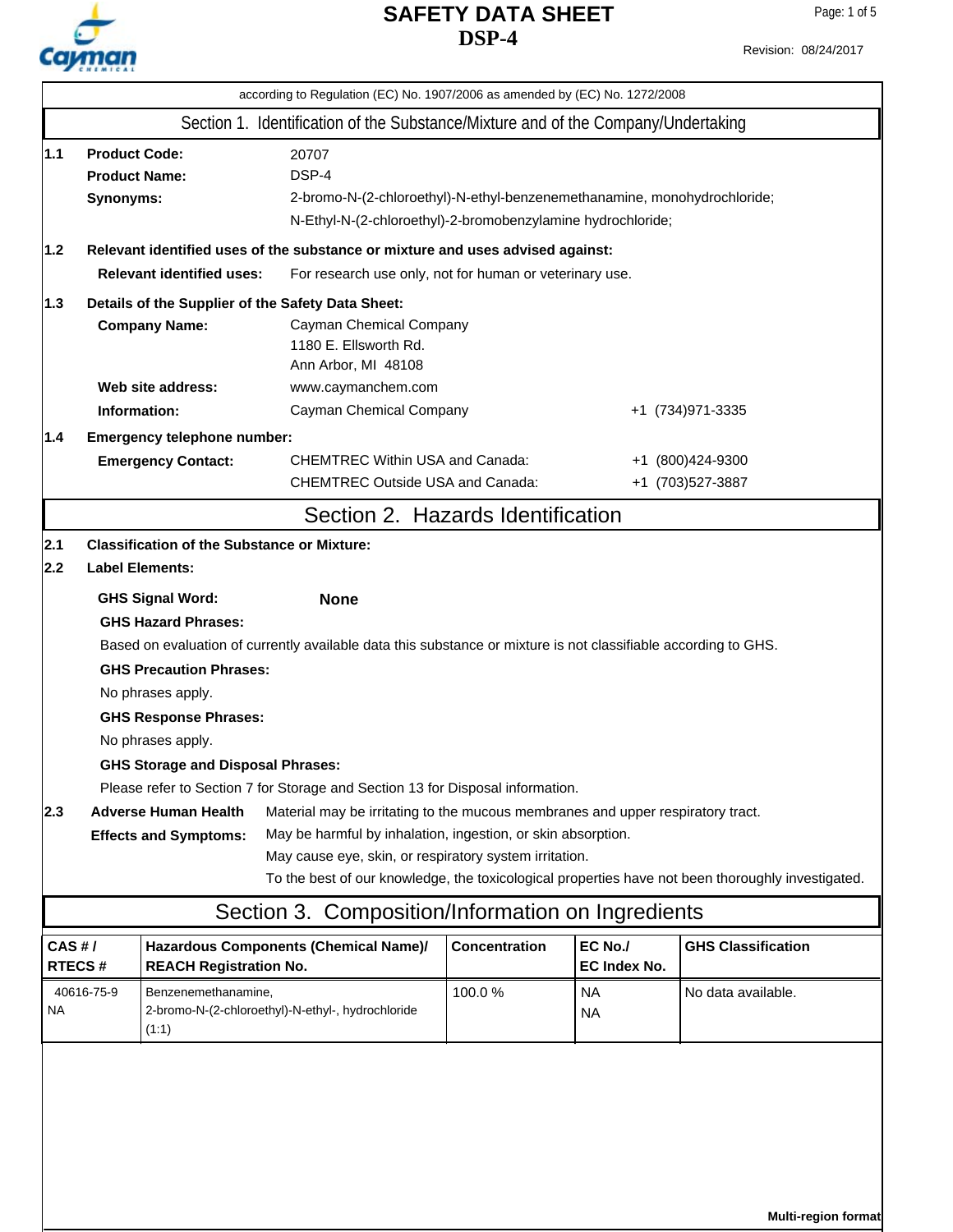

Revision: 08/24/2017

|     |                                                                                                                    | Section 4. First Aid Measures                                                                                                                                                                                     |  |  |  |  |
|-----|--------------------------------------------------------------------------------------------------------------------|-------------------------------------------------------------------------------------------------------------------------------------------------------------------------------------------------------------------|--|--|--|--|
| 4.1 | <b>Description of First Aid</b>                                                                                    |                                                                                                                                                                                                                   |  |  |  |  |
|     | Measures:                                                                                                          |                                                                                                                                                                                                                   |  |  |  |  |
|     | In Case of Inhalation:                                                                                             | Remove to fresh air. If not breathing, give artificial respiration or give oxygen by trained personnel.<br>Get immediate medical attention.                                                                       |  |  |  |  |
|     | In Case of Skin Contact:                                                                                           | Immediately wash skin with soap and plenty of water for at least 15 minutes. Remove contaminated<br>clothing. Get medical attention if symptoms occur. Wash clothing before reuse.                                |  |  |  |  |
|     | In Case of Eye Contact:                                                                                            | Hold eyelids apart and flush eyes with plenty of water for at least 15 minutes. Have eyes examined<br>and tested by medical personnel.                                                                            |  |  |  |  |
|     | In Case of Ingestion:                                                                                              | Wash out mouth with water provided person is conscious. Never give anything by mouth to an<br>unconscious person. Get medical attention. Do NOT induce vomiting unless directed to do so by<br>medical personnel. |  |  |  |  |
|     |                                                                                                                    | Section 5. Fire Fighting Measures                                                                                                                                                                                 |  |  |  |  |
| 5.1 | <b>Suitable Extinguishing</b>                                                                                      | Use alcohol-resistant foam, carbon dioxide, water, or dry chemical spray.                                                                                                                                         |  |  |  |  |
|     | Media:                                                                                                             | Use water spray to cool fire-exposed containers.                                                                                                                                                                  |  |  |  |  |
|     | Media:                                                                                                             | Unsuitable Extinguishing A solid water stream may be inefficient.                                                                                                                                                 |  |  |  |  |
| 5.2 | Flammable Properties and No data available.<br>Hazards:                                                            |                                                                                                                                                                                                                   |  |  |  |  |
|     |                                                                                                                    | No data available.                                                                                                                                                                                                |  |  |  |  |
|     | Flash Pt:                                                                                                          | No data.                                                                                                                                                                                                          |  |  |  |  |
|     | <b>Explosive Limits:</b>                                                                                           | UEL: No data.<br>LEL: No data.                                                                                                                                                                                    |  |  |  |  |
|     | <b>Autoignition Pt:</b>                                                                                            | No data.                                                                                                                                                                                                          |  |  |  |  |
| 5.3 |                                                                                                                    | Fire Fighting Instructions: As in any fire, wear self-contained breathing apparatus pressure-demand (NIOSH approved or<br>equivalent), and full protective gear to prevent contact with skin and eyes.            |  |  |  |  |
|     |                                                                                                                    | Section 6. Accidental Release Measures                                                                                                                                                                            |  |  |  |  |
| 6.1 | <b>Protective Precautions,</b>                                                                                     | Avoid raising and breathing dust, and provide adequate ventilation.                                                                                                                                               |  |  |  |  |
|     |                                                                                                                    | Protective Equipment and As conditions warrant, wear a NIOSH approved self-contained breathing apparatus, or respirator,                                                                                          |  |  |  |  |
|     | <b>Emergency Procedures:</b>                                                                                       | and appropriate personal protection (rubber boots, safety goggles, and heavy rubber gloves).                                                                                                                      |  |  |  |  |
| 6.2 | Environmental<br><b>Precautions:</b>                                                                               | Take steps to avoid release into the environment, if safe to do so.                                                                                                                                               |  |  |  |  |
| 6.3 |                                                                                                                    | Methods and Material For Contain spill and collect, as appropriate.                                                                                                                                               |  |  |  |  |
|     | Containment and Cleaning Transfer to a chemical waste container for disposal in accordance with local regulations. |                                                                                                                                                                                                                   |  |  |  |  |
|     | Up:                                                                                                                |                                                                                                                                                                                                                   |  |  |  |  |
|     |                                                                                                                    | Section 7. Handling and Storage                                                                                                                                                                                   |  |  |  |  |
| 7.1 |                                                                                                                    | Precautions To Be Taken Avoid breathing dust/fume/gas/mist/vapours/spray.                                                                                                                                         |  |  |  |  |
|     | in Handling:                                                                                                       | Avoid prolonged or repeated exposure.                                                                                                                                                                             |  |  |  |  |
| 7.2 |                                                                                                                    | Precautions To Be Taken Keep container tightly closed.                                                                                                                                                            |  |  |  |  |
|     | in Storing:                                                                                                        | Store in accordance with information listed on the product insert.                                                                                                                                                |  |  |  |  |
|     |                                                                                                                    | Section 8. Exposure Controls/Personal Protection                                                                                                                                                                  |  |  |  |  |
| 8.1 | <b>Exposure Parameters:</b>                                                                                        |                                                                                                                                                                                                                   |  |  |  |  |
|     |                                                                                                                    |                                                                                                                                                                                                                   |  |  |  |  |

**Multi-region format**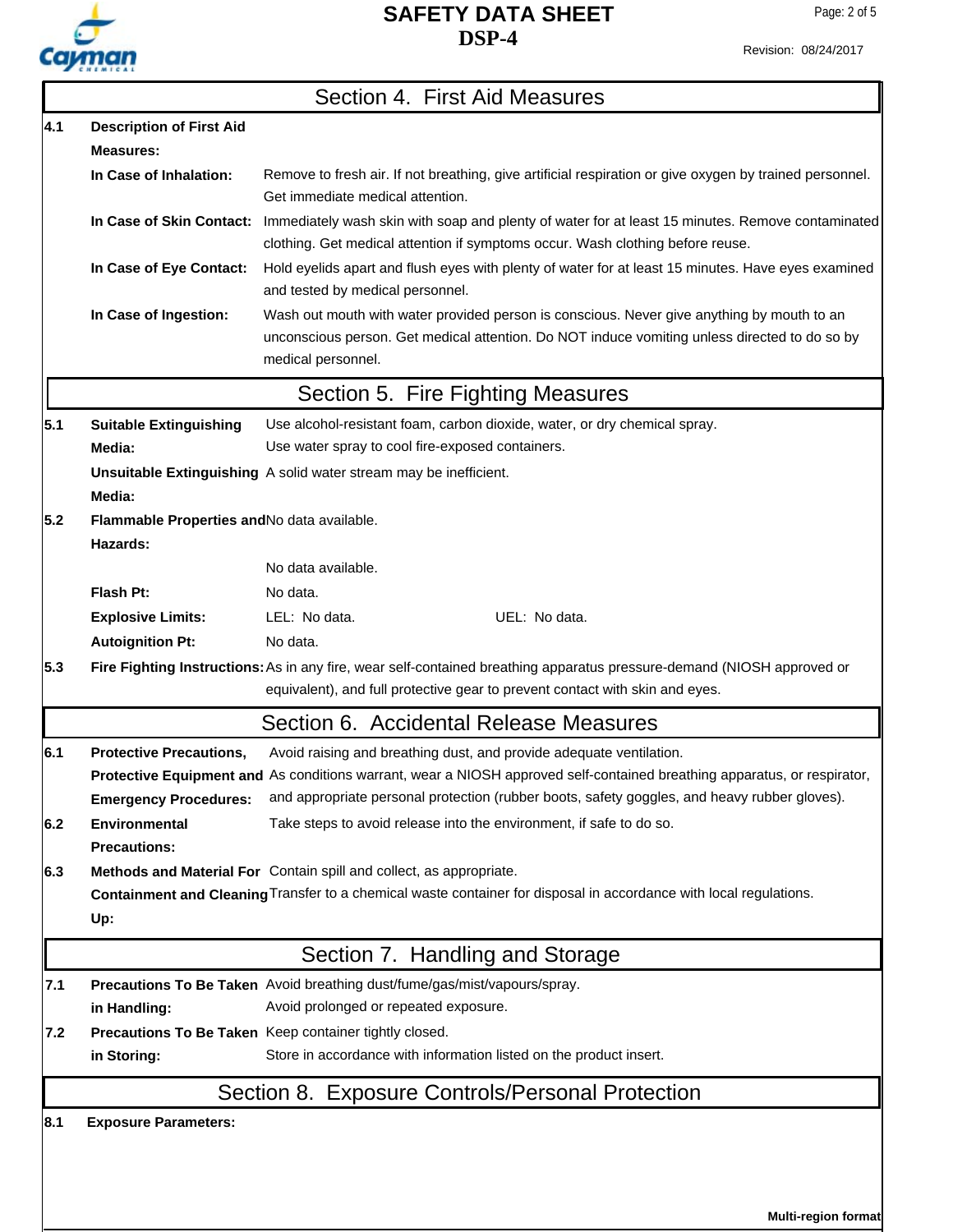

|       |                                                              | DSF-4                                                                                                 | Revision: 08/24/2017 |  |  |  |
|-------|--------------------------------------------------------------|-------------------------------------------------------------------------------------------------------|----------------------|--|--|--|
|       | Cayman                                                       |                                                                                                       |                      |  |  |  |
| 8.2   | <b>Exposure Controls:</b>                                    |                                                                                                       |                      |  |  |  |
| 8.2.1 | <b>Engineering Controls</b>                                  | Use process enclosures, local exhaust ventilation, or other engineering controls to control airborne  |                      |  |  |  |
|       | (Ventilation etc.):                                          | levels below recommended exposure limits.                                                             |                      |  |  |  |
| 8.2.2 | <b>Personal protection equipment:</b>                        |                                                                                                       |                      |  |  |  |
|       | <b>Eye Protection:</b>                                       | Safety glasses                                                                                        |                      |  |  |  |
|       | <b>Protective Gloves:</b>                                    | Compatible chemical-resistant gloves                                                                  |                      |  |  |  |
|       | Other Protective Clothing: Lab coat                          |                                                                                                       |                      |  |  |  |
|       | <b>Respiratory Equipment</b>                                 | NIOSH approved respirator, as conditions warrant.                                                     |                      |  |  |  |
|       | (Specify Type):                                              |                                                                                                       |                      |  |  |  |
|       | Work/Hygienic/Maintenan Do not take internally.              |                                                                                                       |                      |  |  |  |
|       | ce Practices:                                                | Facilities storing or utilizing this material should be equipped with an eyewash and a safety shower. |                      |  |  |  |
|       |                                                              | Wash thoroughly after handling.                                                                       |                      |  |  |  |
|       |                                                              | No data available.                                                                                    |                      |  |  |  |
|       |                                                              | Section 9. Physical and Chemical Properties                                                           |                      |  |  |  |
| 9.1   | <b>Information on Basic Physical and Chemical Properties</b> |                                                                                                       |                      |  |  |  |
|       | <b>Physical States:</b>                                      | $\lceil$ $\rfloor$ Gas<br>[ ] Liquid<br>[X] Solid                                                     |                      |  |  |  |
|       | <b>Appearance and Odor:</b>                                  | A solid                                                                                               |                      |  |  |  |
|       | pH:                                                          | No data.                                                                                              |                      |  |  |  |
|       | <b>Melting Point:</b>                                        | No data.                                                                                              |                      |  |  |  |
|       | <b>Boiling Point:</b>                                        | No data.                                                                                              |                      |  |  |  |
|       | <b>Flash Pt:</b>                                             | No data.                                                                                              |                      |  |  |  |
|       | <b>Evaporation Rate:</b>                                     | No data.                                                                                              |                      |  |  |  |
|       | Flammability (solid, gas):                                   | No data available.                                                                                    |                      |  |  |  |
|       | <b>Explosive Limits:</b>                                     | LEL: No data.<br>UEL: No data.                                                                        |                      |  |  |  |
|       | Vapor Pressure (vs. Air or mm                                | No data.                                                                                              |                      |  |  |  |
|       | Hg):                                                         |                                                                                                       |                      |  |  |  |
|       | Vapor Density (vs. Air = 1):                                 | No data.                                                                                              |                      |  |  |  |
|       | Specific Gravity (Water = 1):                                | No data.                                                                                              |                      |  |  |  |
|       | <b>Solubility in Water:</b>                                  | No data.                                                                                              |                      |  |  |  |
|       | <b>Solubility Notes:</b>                                     | Soluble in: EtOH; water; 0.1 NaOH;                                                                    |                      |  |  |  |
|       | <b>Octanol/Water Partition</b>                               | No data.                                                                                              |                      |  |  |  |
|       | <b>Coefficient:</b>                                          |                                                                                                       |                      |  |  |  |
|       | <b>Autoignition Pt:</b>                                      | No data.                                                                                              |                      |  |  |  |
|       | <b>Decomposition Temperature:</b>                            | No data.                                                                                              |                      |  |  |  |
|       | <b>Viscosity:</b>                                            | No data.                                                                                              |                      |  |  |  |
| 9.2   | <b>Other Information</b>                                     |                                                                                                       |                      |  |  |  |
|       |                                                              | No data.                                                                                              |                      |  |  |  |
|       | <b>Percent Volatile:</b>                                     |                                                                                                       |                      |  |  |  |

**Multi-region format**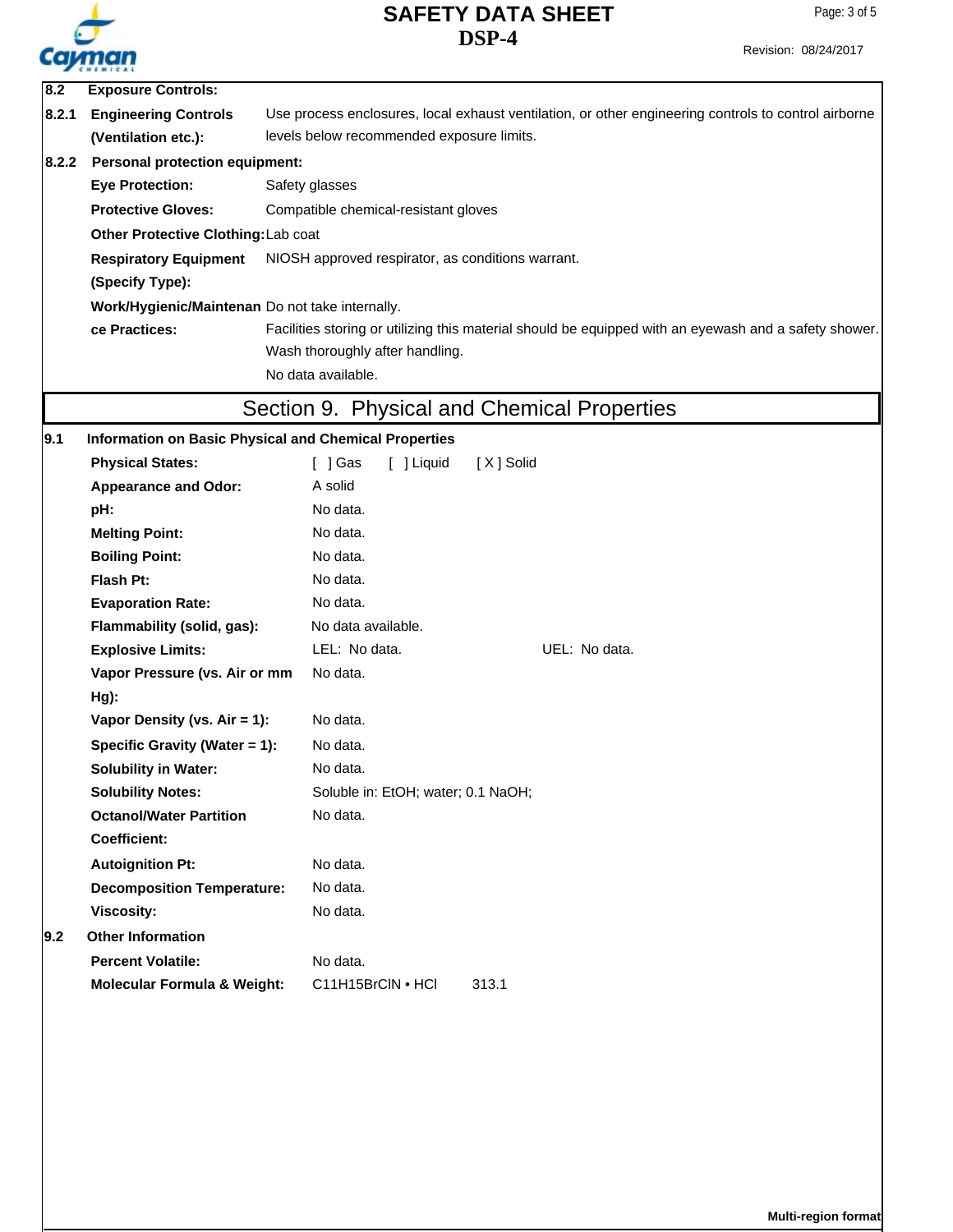

Page: 4 of 5

|                                                      |                                                                                                            |                               | Section 10. Stability and Reactivity                                                           |            |             |              |             |  |
|------------------------------------------------------|------------------------------------------------------------------------------------------------------------|-------------------------------|------------------------------------------------------------------------------------------------|------------|-------------|--------------|-------------|--|
| 10.1                                                 | <b>Reactivity:</b>                                                                                         |                               | No data available.                                                                             |            |             |              |             |  |
| 10.2                                                 | Stability:                                                                                                 |                               | Unstable [ ]<br>Stable [X]                                                                     |            |             |              |             |  |
| 10.3                                                 | Stable if stored in accordance with information listed on the product insert.<br><b>Stability Note(s):</b> |                               |                                                                                                |            |             |              |             |  |
|                                                      | <b>Polymerization:</b>                                                                                     |                               | Will occur [ ]<br>Will not occur [X]                                                           |            |             |              |             |  |
| 10.4                                                 |                                                                                                            | <b>Conditions To Avoid:</b>   | No data available.                                                                             |            |             |              |             |  |
| 10.5                                                 |                                                                                                            |                               | Incompatibility - Materials strong oxidizing agents                                            |            |             |              |             |  |
|                                                      | <b>To Avoid:</b>                                                                                           |                               |                                                                                                |            |             |              |             |  |
| 10.6                                                 | <b>Hazardous</b>                                                                                           |                               | carbon dioxide                                                                                 |            |             |              |             |  |
|                                                      |                                                                                                            | Decomposition or              | carbon monoxide                                                                                |            |             |              |             |  |
|                                                      | <b>Byproducts:</b>                                                                                         |                               | hydrogen bromide                                                                               |            |             |              |             |  |
|                                                      |                                                                                                            |                               | hydrogen chloride                                                                              |            |             |              |             |  |
|                                                      |                                                                                                            |                               | nitrogen oxides                                                                                |            |             |              |             |  |
|                                                      |                                                                                                            |                               | Section 11. Toxicological Information                                                          |            |             |              |             |  |
| 11.1                                                 | Information on                                                                                             |                               | The toxicological effects of this product have not been thoroughly studied.                    |            |             |              |             |  |
|                                                      |                                                                                                            | <b>Toxicological Effects:</b> | DSP-4 - Toxicity Data: Intraperitoneal LD50 (mouse): 300 mg/kg; Intraperitoneal TDLO (rat): 30 |            |             |              |             |  |
|                                                      |                                                                                                            |                               | mg/kg;                                                                                         |            |             |              |             |  |
|                                                      |                                                                                                            | <b>Chronic Toxicological</b>  | DSP-4 - Investigated as a drug and natural product.                                            |            |             |              |             |  |
|                                                      | <b>Effects:</b>                                                                                            |                               | Only select Registry of Toxic Effects of Chemical Substances (RTECS) data is presented here.   |            |             |              |             |  |
|                                                      |                                                                                                            |                               | See actual entry in RTECS for complete information.                                            |            |             |              |             |  |
|                                                      |                                                                                                            |                               | DSP-4 RTECS Number: DP1726100                                                                  |            |             |              |             |  |
| CAS#                                                 |                                                                                                            |                               | <b>Hazardous Components (Chemical Name)</b>                                                    | <b>NTP</b> | <b>IARC</b> | <b>ACGIH</b> | <b>OSHA</b> |  |
|                                                      | 40616-75-9                                                                                                 | hydrochloride (1:1)           | Benzenemethanamine, 2-bromo-N-(2-chloroethyl)-N-ethyl-,                                        | n.a.       | n.a.        | n.a.         | n.a.        |  |
|                                                      |                                                                                                            |                               | Section 12. Ecological Information                                                             |            |             |              |             |  |
| 12.1                                                 | <b>Toxicity:</b>                                                                                           |                               | Avoid release into the environment.                                                            |            |             |              |             |  |
|                                                      |                                                                                                            |                               | Runoff from fire control or dilution water may cause pollution.                                |            |             |              |             |  |
| 12.2                                                 | <b>Persistence and</b>                                                                                     |                               | No data available.                                                                             |            |             |              |             |  |
|                                                      | Degradability:                                                                                             |                               |                                                                                                |            |             |              |             |  |
| <b>Bioaccumulative</b><br>No data available.<br>12.3 |                                                                                                            |                               |                                                                                                |            |             |              |             |  |
|                                                      | <b>Potential:</b>                                                                                          |                               |                                                                                                |            |             |              |             |  |
| 12.4                                                 | <b>Mobility in Soil:</b><br>No data available.                                                             |                               |                                                                                                |            |             |              |             |  |
| 12.5                                                 |                                                                                                            |                               |                                                                                                |            |             |              |             |  |
|                                                      | <b>Results of PBT and vPvB</b> No data available.<br>assessment:                                           |                               |                                                                                                |            |             |              |             |  |
| 12.6                                                 |                                                                                                            | Other adverse effects:        | No data available.                                                                             |            |             |              |             |  |
|                                                      |                                                                                                            |                               | Section 13. Disposal Considerations                                                            |            |             |              |             |  |
| 13.1                                                 |                                                                                                            |                               | Waste Disposal Method: Dispose in accordance with local, state, and federal regulations.       |            |             |              |             |  |
|                                                      |                                                                                                            |                               |                                                                                                |            |             |              |             |  |
|                                                      |                                                                                                            |                               |                                                                                                |            |             |              |             |  |
|                                                      |                                                                                                            |                               |                                                                                                |            |             |              |             |  |
|                                                      |                                                                                                            |                               |                                                                                                |            |             |              |             |  |
|                                                      |                                                                                                            |                               |                                                                                                |            |             |              |             |  |
|                                                      |                                                                                                            |                               |                                                                                                |            |             |              |             |  |
|                                                      |                                                                                                            |                               |                                                                                                |            |             |              |             |  |
|                                                      |                                                                                                            |                               |                                                                                                |            |             |              |             |  |